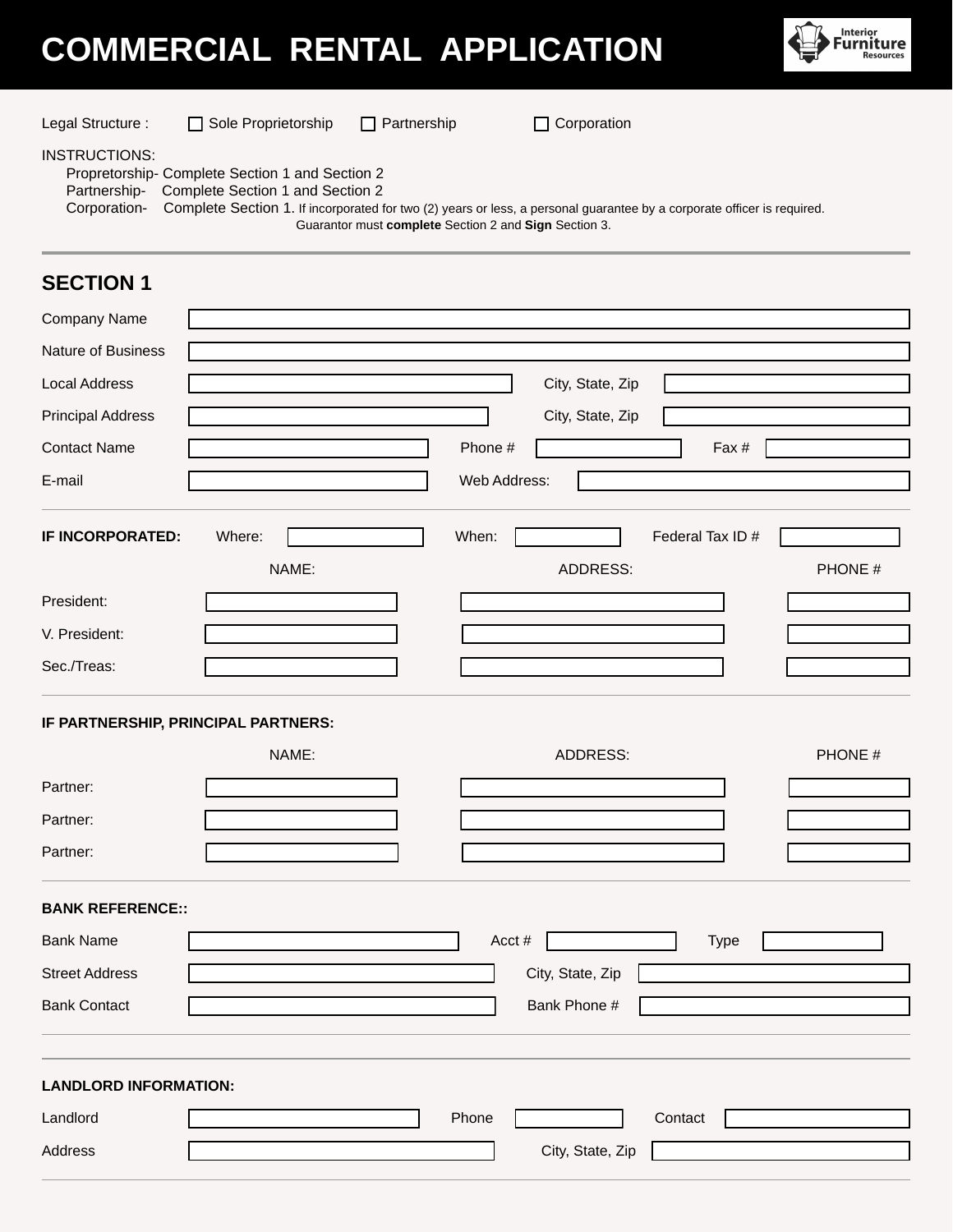## IFR RENTAL APPLICATION, SECTION 1 Page 2

| <b>BILLING INFORMATION:</b>                                                                                                                                                                                                                                                                                                                                                                                                                                                                                              |                                                                                                                             |  |  |  |
|--------------------------------------------------------------------------------------------------------------------------------------------------------------------------------------------------------------------------------------------------------------------------------------------------------------------------------------------------------------------------------------------------------------------------------------------------------------------------------------------------------------------------|-----------------------------------------------------------------------------------------------------------------------------|--|--|--|
| Company Name                                                                                                                                                                                                                                                                                                                                                                                                                                                                                                             | Phone #<br>Fax #                                                                                                            |  |  |  |
| Address                                                                                                                                                                                                                                                                                                                                                                                                                                                                                                                  | City, State, Zip                                                                                                            |  |  |  |
| E-mail                                                                                                                                                                                                                                                                                                                                                                                                                                                                                                                   | <b>AP Contact Name</b>                                                                                                      |  |  |  |
| <b>TRADE REFERENCES:</b>                                                                                                                                                                                                                                                                                                                                                                                                                                                                                                 |                                                                                                                             |  |  |  |
| Company                                                                                                                                                                                                                                                                                                                                                                                                                                                                                                                  | Contact<br>Phone #                                                                                                          |  |  |  |
| <b>Street Address</b>                                                                                                                                                                                                                                                                                                                                                                                                                                                                                                    | City, State, Zip                                                                                                            |  |  |  |
|                                                                                                                                                                                                                                                                                                                                                                                                                                                                                                                          |                                                                                                                             |  |  |  |
| Company                                                                                                                                                                                                                                                                                                                                                                                                                                                                                                                  | Contact<br>Phone #                                                                                                          |  |  |  |
| <b>Street Address</b>                                                                                                                                                                                                                                                                                                                                                                                                                                                                                                    | City, State, Zip                                                                                                            |  |  |  |
|                                                                                                                                                                                                                                                                                                                                                                                                                                                                                                                          |                                                                                                                             |  |  |  |
| Company                                                                                                                                                                                                                                                                                                                                                                                                                                                                                                                  | Contact<br>Phone #                                                                                                          |  |  |  |
| <b>Street Address</b>                                                                                                                                                                                                                                                                                                                                                                                                                                                                                                    | City, State, Zip                                                                                                            |  |  |  |
|                                                                                                                                                                                                                                                                                                                                                                                                                                                                                                                          |                                                                                                                             |  |  |  |
| <b>SIGNATURE &amp; AUTHORIZATION</b>                                                                                                                                                                                                                                                                                                                                                                                                                                                                                     |                                                                                                                             |  |  |  |
| The Signature below represents and warrants that (a) the party signing below is an authorized representative of<br>the company; and (b) that the information provided herein is a complete and accurate representation of the<br>company's financial situation as of the date hereof. Any misrepresentation of fraudulent information provided will<br>be the basis for default under this agreement.<br>By signing this form, I expressly authorize IFR to contact the above references to determine credit worthiness. |                                                                                                                             |  |  |  |
| Print Name                                                                                                                                                                                                                                                                                                                                                                                                                                                                                                               | <b>Business Title</b>                                                                                                       |  |  |  |
| Signature                                                                                                                                                                                                                                                                                                                                                                                                                                                                                                                | Date                                                                                                                        |  |  |  |
|                                                                                                                                                                                                                                                                                                                                                                                                                                                                                                                          | SECTION 2- To be completed by Sole Proprietor, Partner, or Guarantor of Corporation, as applicable- See instructions above. |  |  |  |

| Full Legal Name         |                                         |
|-------------------------|-----------------------------------------|
| Home Address            | City, State, Zip                        |
| Social Security #       | Home Phone                              |
| <b>Current Employer</b> | <b>Current Address</b>                  |
|                         | (If different than company named above) |